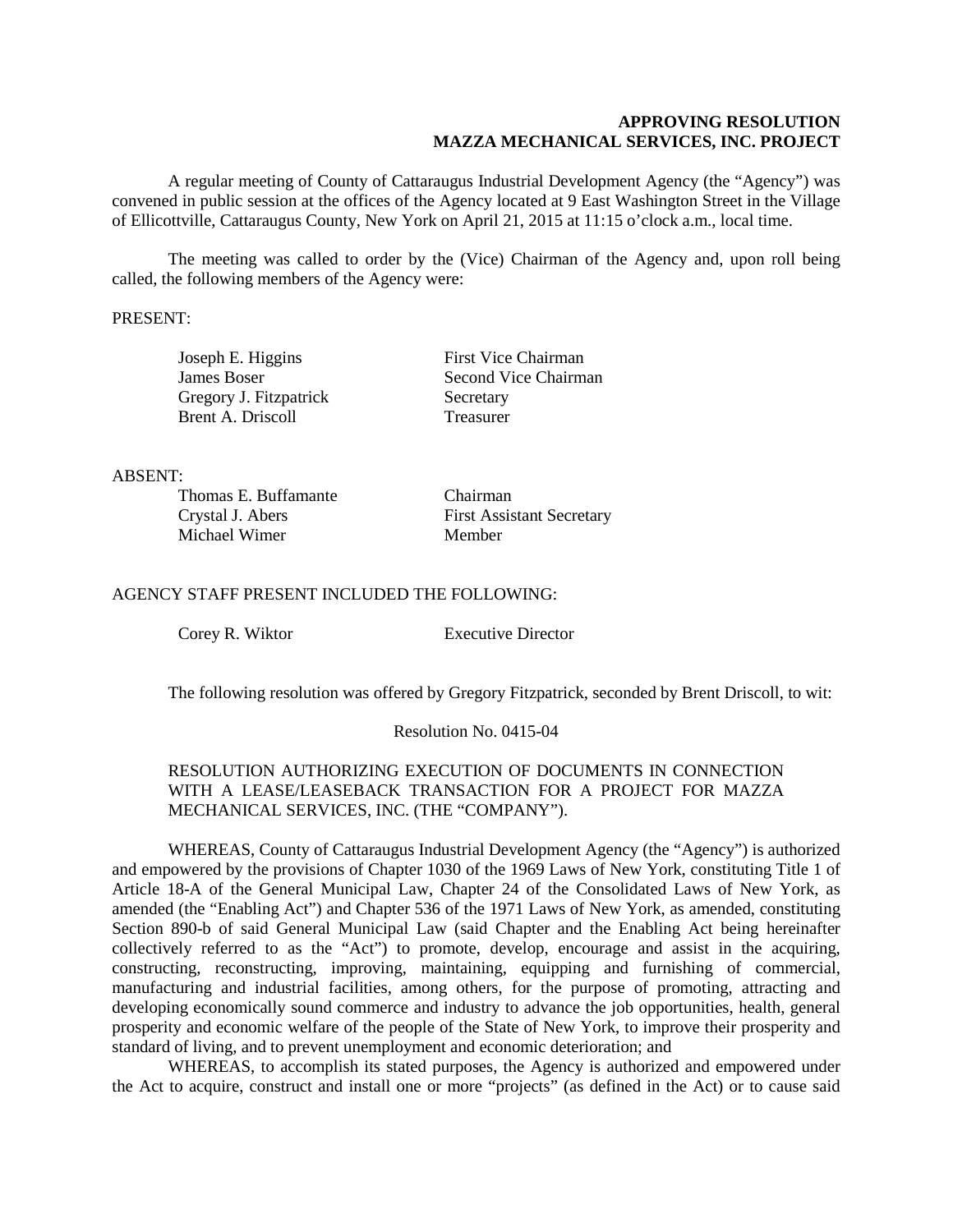projects to be acquired, constructed and installed, and to convey said projects or to lease said projects with the obligation to purchase; and

WHEREAS, in March, 2015, Mazza Mechanical Services, Inc., a New York business corporation (the "Company"), submitted an application (the "Application") to the Agency, a copy of which Application is on file at the office of the Agency, which Application requested that the Agency consider undertaking a project (the "Project") for the benefit of the Company, said Project consisting of the following: (A) (1) the acquisition of an interest in three (3) parcels of land containing in the aggregate approximately 1.0 acre located at 408, 410 and 430 7th Street N in the City of Olean, Cattaraugus County, New York (Tax Map #s 94.056-7-27, 94.056-7-26 and 94.056-7-1) (collectively, the "Land"), together with an approximately 40,000 square foot building located thereon (the "Existing Facility"), (2) the renovation of the Existing Facility and the construction of an approximately 6,600 square foot addition to the Existing Facility (the "Addition" and collectively with the Existing Facility, as renovated, being sometimes referred to as the "Facility") and (3) the acquisition and installation therein and thereon of certain machinery and equipment, including but not limited to, furniture and fixtures (collectively the "Equipment") (the Land, the Facility and the Equipment being collectively referred to as the "Project Facility"), all of the foregoing to constitute the expansion of a metal fabrication and welding facility; (B) the granting of certain "financial assistance" (within the meaning of Section 854(14) of the Act) with respect to the foregoing, including potential exemptions from certain sales and use taxes, real property taxes, real estate transfer taxes and mortgage recording taxes (collectively, the "Financial Assistance"); and (C) the lease (with an obligation to purchase) or sale of the Project Facility to the Company or such other person as may be designated by the Company and agreed upon by the Agency; and

WHEREAS, by resolution adopted by the members of the Agency on March 17, 2015 (the "Public Hearing Resolution"), the Agency authorized a public hearing to be held pursuant to Section 859 a of the Act with respect to the Project; and

WHEREAS, pursuant to the authorization contained in the Public Hearing Resolution, the Executive Director of the Agency (A) caused notice of a public hearing of the Agency (the "Public Hearing") pursuant to Section 859-a of the Act, to hear all persons interested in the Project and the financial assistance being contemplated by the Agency with respect to the Project, to be mailed on March 18, 2015 to the chief executive officers of the county and of each city, town, village and school district in which the Project is or is to be located, (B) caused notice of the Public Hearing to be posted on a public bulletin board located at (1) 430 N 7th Street in the City of Olean, Cattaraugus County, New York on March 23, 2015, (2) Olean Municipal Building in the City of Olean, Cattaraugus County, New York on March 20, 2015, (3) 9 East Washington Street in the Village of Ellicottville, Cattaraugus County, New York on March 18, 2015 and (4) on the Agency's website on March 18, 2015, (C) caused notice of the Public Hearing to be published on March 20, 2015 in the Olean Times Herald, a newspaper of general circulation available to the residents of the City of Olean, Cattaraugus County, New York, (D) conducted the Public Hearing on April 8, 2015 at 10:00 a.m., local time at the Olean Municipal Building, Room #119 in the City of Olean, Cattaraugus County, New York, and (E) prepared a report of the Public Hearing (the "Hearing Report") fairly summarizing the views presented at such Public Hearing and caused copies of said Hearing Report to be made available to the members of the Agency; and

WHEREAS, pursuant to Article 8 of the Environmental Conservation Law, Chapter 43-B of the Consolidated Laws of New York, as amended (the "SEQR Act") and the regulations (the "Regulations") adopted pursuant thereto by the Department of Environmental Conservation of the State of New York (collectively with the SEQR Act, "SEQRA"), by resolution adopted by the members of the Agency on March 17, 2015 (the "Preliminary SEQR Resolution"), the Agency (A) determined (1) that the Project involves more than one "involved agency", and (2) that the Agency wished to investigate the advisability of undertaking a coordinated review with respect to the Project and (B) authorized the Executive Director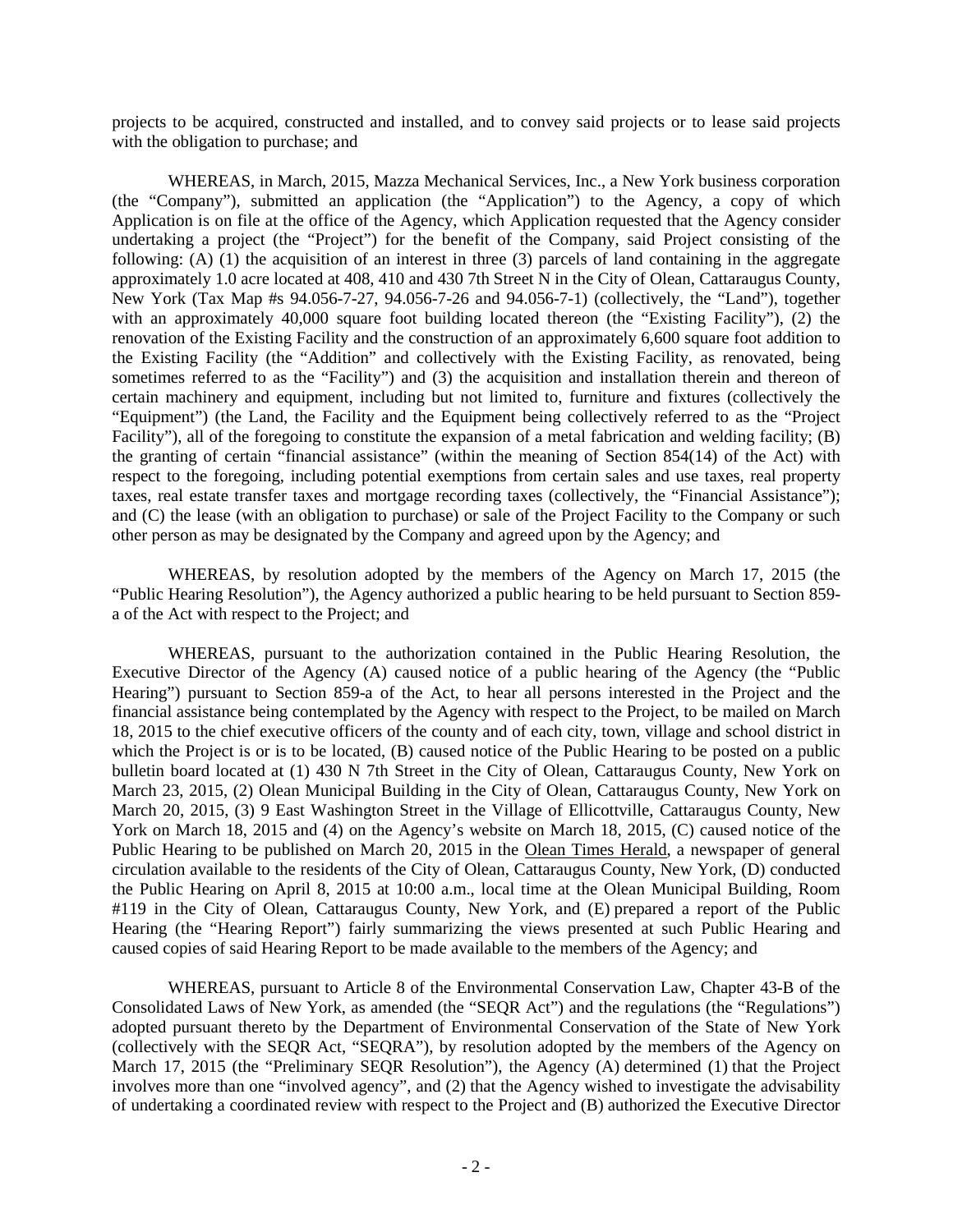of the Agency to contact all other "involved agencies" for the purpose of ascertaining whether such "involved agencies" were interested in undertaking a coordinated review of the Project and, if so, designating a "lead agency" with respect to the Project (as such quoted terms are defined in SEQRA); and

WHEREAS, further pursuant to SEORA, by resolution adopted by the members of the Agency on April 21, 2015 (the "Final SEQR Resolution"), Agency determined (A) to conduct an uncoordinated review of the Project and (B) that the Project is an "Unlisted action" which will not have a significant effect on the environment and, therefore, that an environmental impact statement is not required to be prepared with respect to the Project, and (C) as a consequence of the foregoing, to prepare a negative declaration with respect to the Project; and

WHEREAS, the Agency has given due consideration to the Application, and to representations by the Company that (A) the granting by the Agency of the Financial Assistance with respect to the Project will be an inducement to the Company to undertake the Project in County of Cattaraugus, New York and (B) the completion of the Project will not result in the removal of a plant or facility of any proposed occupant of the Project Facility from one area of the State of New York to another area in the State of New York and will not result in the abandonment of one or more plants or facilities of any occupant of the Project Facility located in the State of New York; and

WHEREAS, the Agency desires to encourage the Company to preserve and advance the job opportunities, health, general prosperity and economic welfare of the people of County of Cattaraugus, New York by undertaking the Project in County of Cattaraugus, New York; and

WHEREAS, in order to consummate the Project and the granting of the Financial Assistance described in the notice of the Public Hearing, the Agency proposes to enter into the following documents (hereinafter collectively referred to as the "Agency Documents"): (A) a certain lease to agency (the "Lease to Agency" or the "Underlying Lease") by and between the Company, as landlord, and the Agency, as tenant, pursuant to which the Company will lease to the Agency a portion of the Land and all improvements now or hereafter located on said portion of the Land (collectively, the "Leased Premises"); (B) a certain license agreement (the "License to Agency" or the "License Agreement") by and between the Company, as licensor, and the Agency, as licensee, pursuant to which the Company will grant to the Agency (1) a license to enter upon the balance of the Land (the "Licensed Premises") for the purpose of undertaking and completing the Project and (2) in the event of an occurrence of an Event of Default by the Company, an additional license to enter upon the Licensed Premises for the purpose of pursuing its remedies under the Lease Agreement (as hereinafter defined); (C) a lease agreement (and a memorandum thereof) (the "Lease Agreement") by and between the Agency and the Company, pursuant to which, among other things, the Company agrees to undertake the Project as agent of the Agency and the Company further agrees to lease the Project Facility from the Agency and, as rental thereunder, to pay the Agency's administrative fee relating to the Project and to pay all expenses incurred by the Agency with respect to the Project; (D) a payment in lieu of tax agreement (the "Payment in Lieu of Tax Agreement") by and between the Agency and the Company, pursuant to which the Company will agree to pay certain payments in lieu of taxes with respect to the Project Facility; (E) a certain recapture agreement (the "Section 875 GML Recapture Agreement") by and between the Company and the Agency, required by the Act, regarding the recovery or recapture of certain sales and use taxes; (F) a sales tax exemption letter (the "Sales Tax Exemption Letter") to ensure the granting of the sales tax exemption which forms a part of the Financial Assistance; (G) a New York State Department of Taxation and Finance form entitled "IDA Appointment of Project Operator or Agency for Sales Tax Purposes" (the form required to be filed pursuant to Section 874(9) of the Act) (the "Thirty-Day Sales Tax Report") and any additional report to the Commissioner of the State Department of Taxation and Finance concerning the amount of sales tax exemption benefit for the Project (the "Additional Thirty-Day Project Report"); (H) if the Company intends to finance the Project with borrowed money, a mortgage and any other security documents and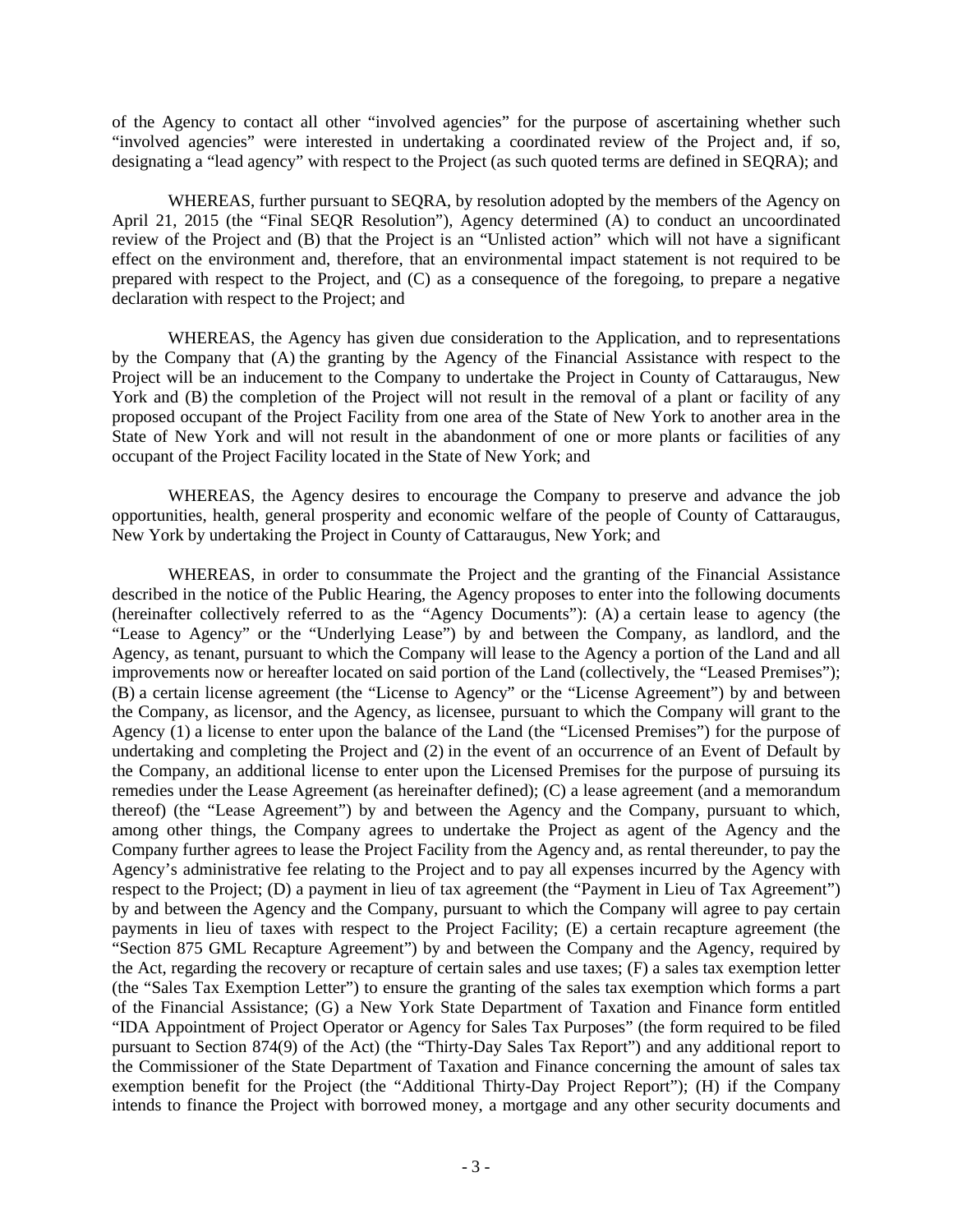related documents (collectively, the "Mortgage") from the Agency and the Company to the Company's lender with respect to the Project ("the "Lender"), which Mortgage will grant a lien on and security interest in the Project Facility to secure a loan from the Lender to the Company with respect to the Project (the "Loan"); and (I) various certificates relating to the Project (the "Closing Documents");

NOW, THEREFORE, BE IT RESOLVED BY THE MEMBERS OF COUNTY OF CATTARAUGUS INDUSTRIAL DEVELOPMENT AGENCY AS FOLLOWS:

Section 1. All action taken by the Executive Director of the Agency with respect to the Public Hearing with respect to the Project is hereby ratified and confirmed.

Section 2. The law firm of Hodgson Russ LLP is hereby appointed Counsel to the Agency with respect to all matters in connection with the Project. Counsel for the Agency is hereby authorized, at the expense of the Company, to work with the Company, counsel to the Company, counsel to the Agency and others to prepare, for submission to the Agency, all documents necessary to effect the transactions contemplated by this Resolution. Agency Counsel has prepared and submitted an initial draft of the Agency Documents to staff of the Agency.

Section 3. The Agency hereby finds and determines that:

(A) By virtue of the Act, the Agency has been vested with all powers necessary and convenient to carry out and effectuate the purposes and provisions of the Act and to exercise all powers granted to it under the Act;

(B) The Project constitutes a "project," as such term is defined in the Act;

(C) The Project site is located entirely within the boundaries of County of Cattaraugus, New York;

(D) It is estimated at the present time that the costs of the planning, development, acquisition, construction, reconstruction and installation of the Project Facility (collectively, the "Project Costs") will be approximately \$590,000;

(E) The completion of the Project will not result in the removal of a plant or facility of any proposed occupant of the Project Facility from one area of the State of New York to another area in the State of New York and will not result in the abandonment of one or more plants or facilities of any occupant of the Project Facility located in the State of New York;

(F) (1) The Project Facility does not constitute a project where facilities or property that are primarily used in making retail sales of goods and/or services to customers who personally visit such facilities constitute more than one-third of the total cost of the Project, and accordingly the Project is not prohibited by the provisions of Section  $862(2)(a)$  of the Act, and (2) accordingly the Agency is authorized to provide financial assistance in respect of the Project pursuant to Section 862(2)(a) of the Act;

(G) The granting of the Financial Assistance by the Agency with respect to the Project will promote and maintain the job opportunities, general prosperity and economic welfare of the citizens of County of Cattaraugus, New York and the State of New York and improve their standard of living, and thereby serve the public purposes of the Act;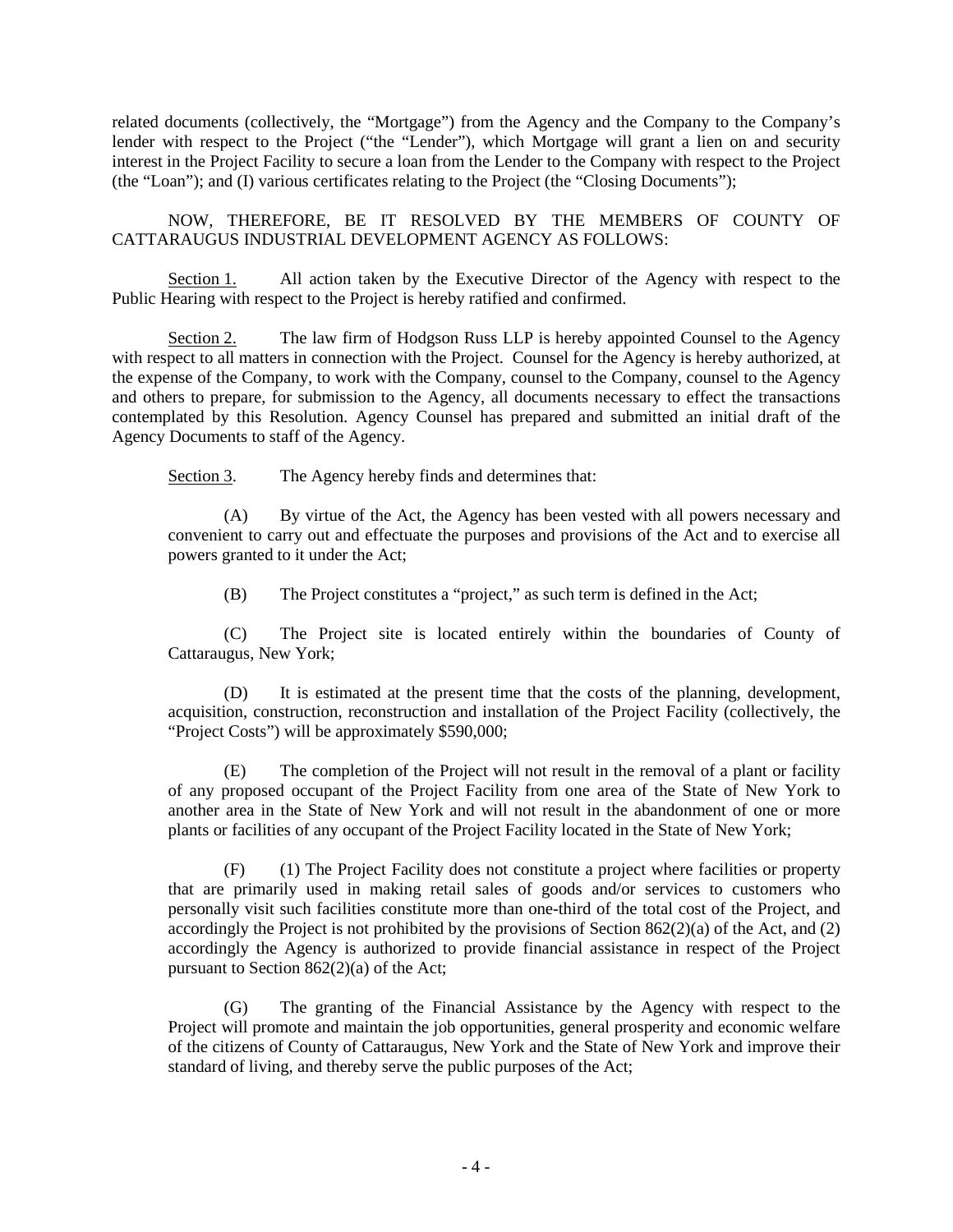(H) The Agency has reviewed the Public Hearing Report and has fully considered all comments contained therein; and

(I) It is desirable and in the public interest for the Agency to enter into the Agency Documents.

Section 4. In consequence of the foregoing, the Agency hereby determines to: (A) accept the License Agreement; (B) lease the Project Facility to the Company pursuant to the Lease Agreement; (C) acquire, construct and install the Project Facility, or cause the Project Facility to be acquired, installed and constructed; (D) enter into the Payment in Lieu of Tax Agreement; (E) enter into the Section 875 GML Recapture Agreement; (F) secure the Loan by entering into the Mortgage; and (G) grant the Financial Assistance with respect to the Project.

Section 5. The Agency is hereby authorized (A) to acquire a license in the Licensed Premises pursuant to the License Agreement, (B) to acquire a leasehold interest in the Leased Premises pursuant to the Underlying Lease, (C) to acquire title to the Equipment pursuant to a bill of sale (the "Bill of Sale to Agency") from the Company to the Agency, and (D) to do all things necessary or appropriate for the accomplishment thereof, and all acts heretofore taken by the Agency with respect to such acquisitions are hereby approved, ratified and confirmed.

Section 6. The Agency is hereby authorized to acquire, construct and install the Project Facility as described in the Lease Agreement and to do all things necessary or appropriate for the accomplishment thereof, and all acts heretofore taken by the Agency with respect to such acquisition, construction and installation are hereby ratified, confirmed and approved.

Section 7. The Chairman (or Vice Chairman) of the Agency, with the assistance of Agency Counsel and/or Special Counsel, is authorized to negotiate and approve the form and substance of the Agency Documents.

Section 8. (A) The Chairman (or Vice Chairman) of the Agency is hereby authorized, on behalf of the Agency, to execute and deliver the Agency Documents, and, where appropriate, the Secretary (or Assistant Secretary) of the Agency is hereby authorized to affix the seal of the Agency thereto and to attest the same, all in the forms thereof as the Chairman (or Vice Chairman) shall approve, the execution thereof by the Chairman (or Vice Chairman) to constitute conclusive evidence of such approval.

(B) The Chairman (or Vice Chairman) of the Agency is hereby further authorized, on behalf of the Agency, to designate any additional Authorized Representatives of the Agency (as defined in and pursuant to the Lease Agreement).

Section 9. The officers, employees and agents of the Agency are hereby authorized and directed for and in the name and on behalf of the Agency to do all acts and things required or provided for by the provisions of the Agency Documents, and to execute and deliver all such additional certificates, instruments and documents, to pay all such fees, charges and expenses and to do all such further acts and things as may be necessary or, in the opinion of the officer, employee or agent acting, desirable and proper to effect the purposes of the foregoing Resolution and to cause compliance by the Agency with all of the terms, covenants and provisions of the Agency Documents binding upon the Agency.

Section 10. This Resolution shall take effect immediately.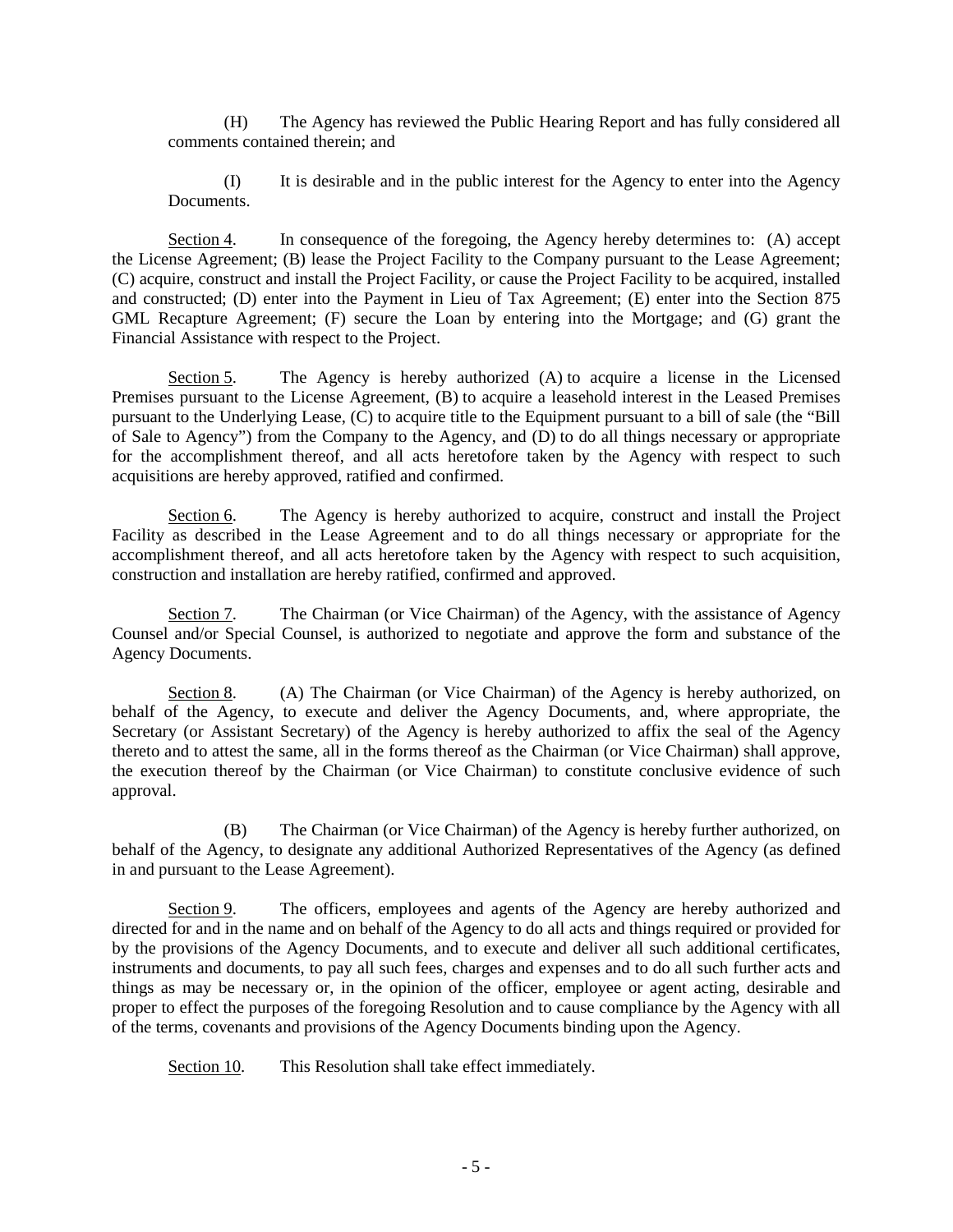The question of the adoption of the foregoing Resolution was duly put to a vote on roll call, which resulted as follows:

| Thomas E. Buffamante   | <b>VOTING</b> | Excused    |
|------------------------|---------------|------------|
| Joseph E. Higgins      | <b>VOTING</b> | Yes        |
| James Boser            | <b>VOTING</b> | Yes        |
| Gregory J. Fitzpatrick | <b>VOTING</b> | Yes        |
| Crystal J. Abers       | <b>VOTING</b> | Excused    |
| Brent A. Driscoll      | <b>VOTING</b> | <b>Yes</b> |
| Michael Wimer          | <b>VOTING</b> | Excused    |
|                        |               |            |

The foregoing Resolution was thereupon declared duly adopted.